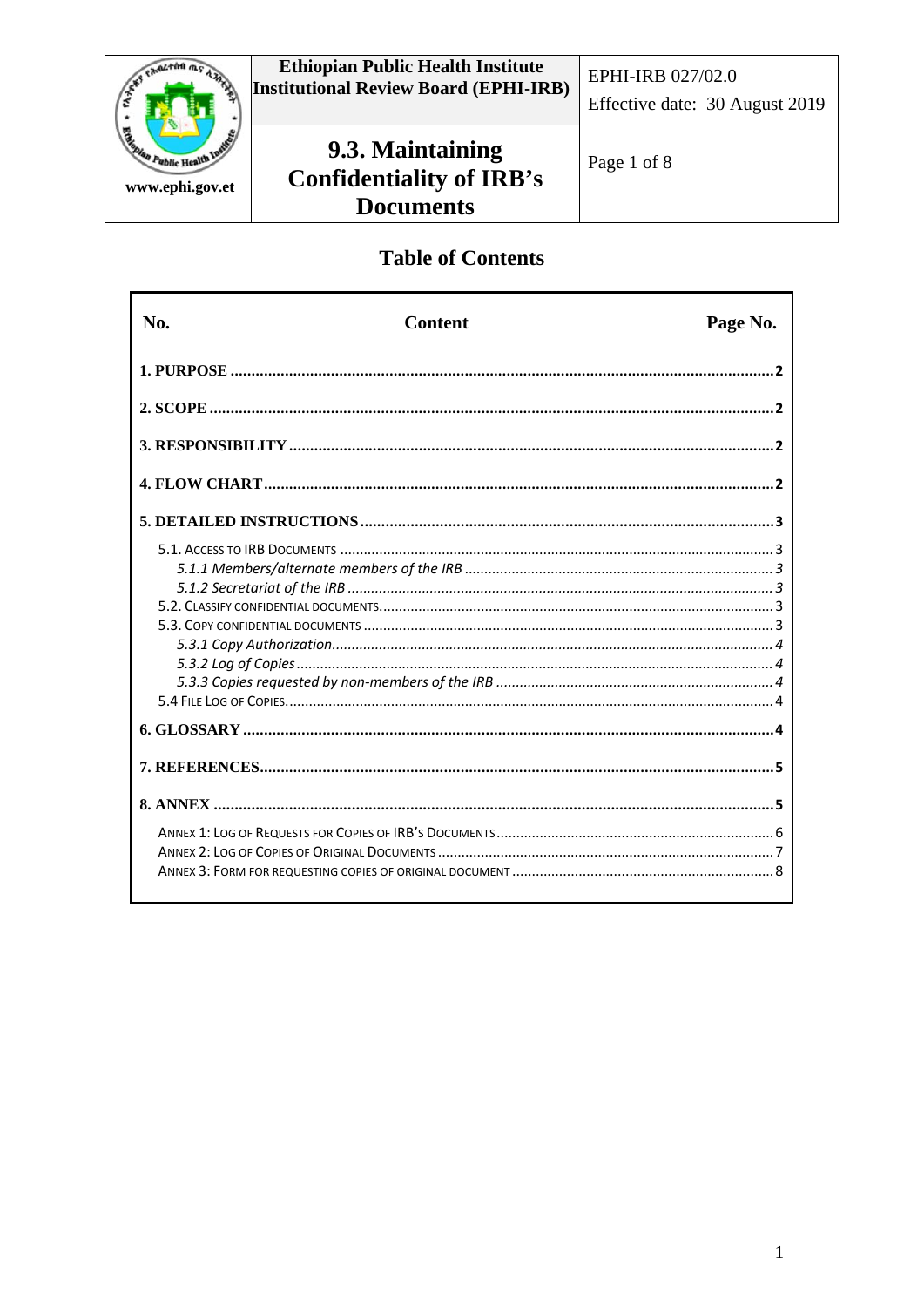

# **1. Purpose**

The sources of violation of confidentiality are usually found in the day-to-day use of copies of original documents. This SOP therefore describes how to handle original documents and copies of documents in order to protect confidentiality of documents.

## **2. Scope**

This SOP applies to all kinds of handling, distribution and storage of submitted study protocols, IRB documents, and correspondence with experts, auditors and the general public.

## **3. Responsibility**

Confidentiality of study protocols, IRB documents, and correspondence with experts and auditors is mandatory. IRB members and staff should have signed confidentiality agreements with the institute that enforces confidentiality.

If non-members of the IRB need copies of documents, the copies of IRB's documents need to be requested in written (format as per Annex 3) for the intended purpose to maintain confidentiality of documents.

### **4. Flow chart**

| No. | <b>Activity</b>                 | <b>Responsibility</b>  |
|-----|---------------------------------|------------------------|
|     | Access to IRB documents         | IRB members and        |
|     |                                 | Secretariat            |
|     | Classify confidential documents | <b>IRB</b> members and |
|     |                                 | Secretariat            |
|     | Copy confidential documents     | <b>IRB</b> Secretariat |
|     |                                 |                        |
|     | File Log of Copies              | <b>IRB</b> Secretariat |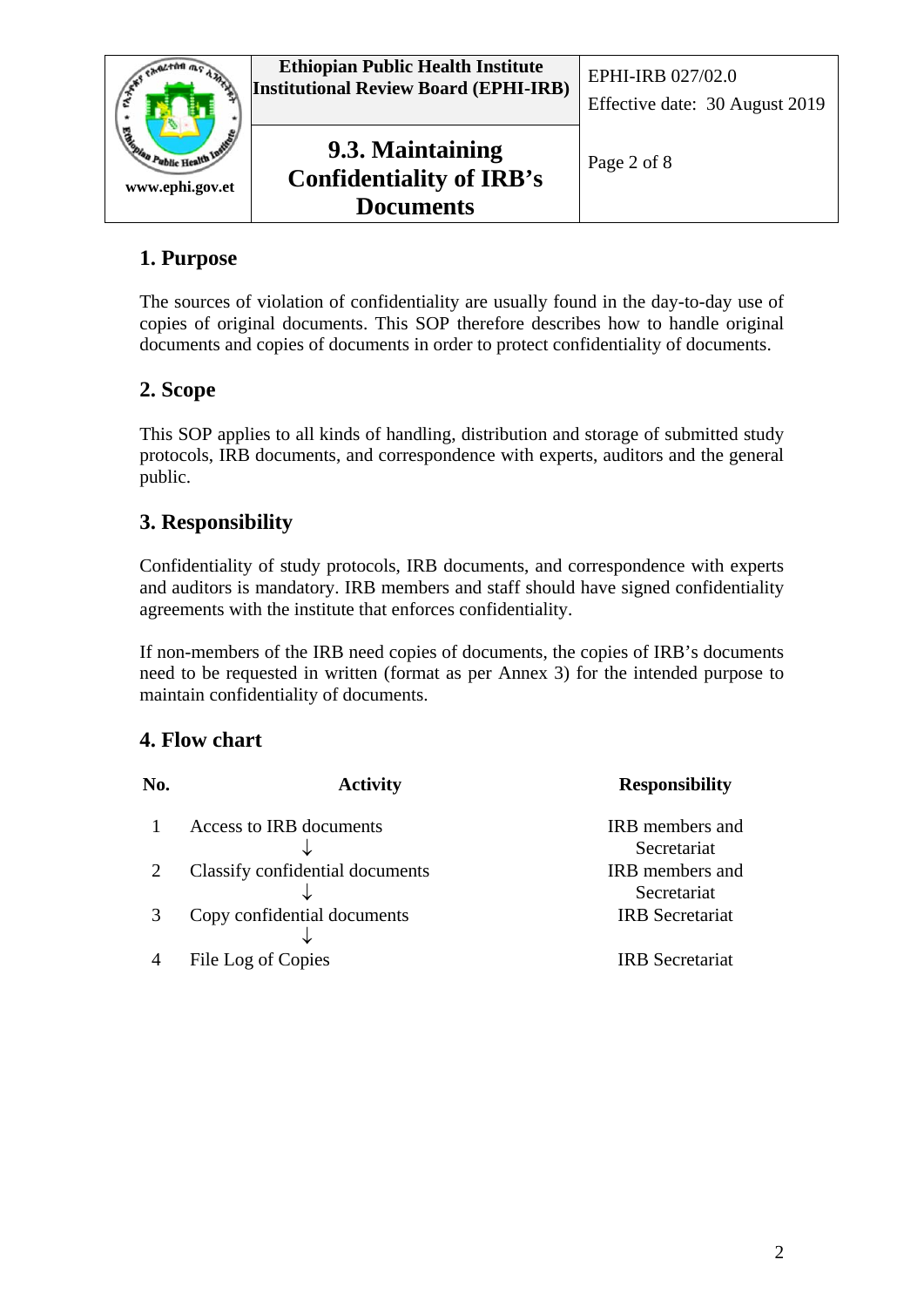

# **5. Detailed instructions**

### **5.1. Access to IRB Documents**

The IRB members and the staff of the Secretariat of the IRB, who must read, understand and agree to the following:

#### **5.1.1 Members/alternate members of the IRB**

- Sign a confidentiality agreement (EPHI-IRB AF 01-004/02.0) with EPHI before the start of any activity for the IRB
- Shall have access to all IRB documents
- Are free to request and to use original documents or copies of original documents

### **5.1.2 Secretariat of the IRB**

- The secretary of the IRB is a staff member of the EPHI
- Sign a confidentiality agreement with EPHI
- Have access to any document issued by or to the IRB, according to EPHI-IRB AF 01-004/02.0 (if member and secretary of IRB) or EPHI-IRB AF 05-004/02.0 (if non-voting secretary of the IRB) (Maintaining Confidentiality of IRB's Documents)

#### **5.2. Classify confidential documents.**

### • **Types of documents**

The types of documents reviewed by IRB members include:

- Study protocols and related documents (case report forms, informed consent documents, diary forms, scientific documents, expert opinions or reviews)
- IRB documents (SOPs, meeting minutes, advice and decisions)
- Correspondence (experts, auditors, study participants, etc)

*Note: Copies of all versions of documents, including draft and sequential definitive versions, are to be kept private and confidential with the exception of those made according to the following sections.*

### **5.3. Copy confidential documents**

Copies of documents, including draft and sequential versions, are considered to be confidential and are not permitted to be brought out *except when a document is needed for day-to-day operations.*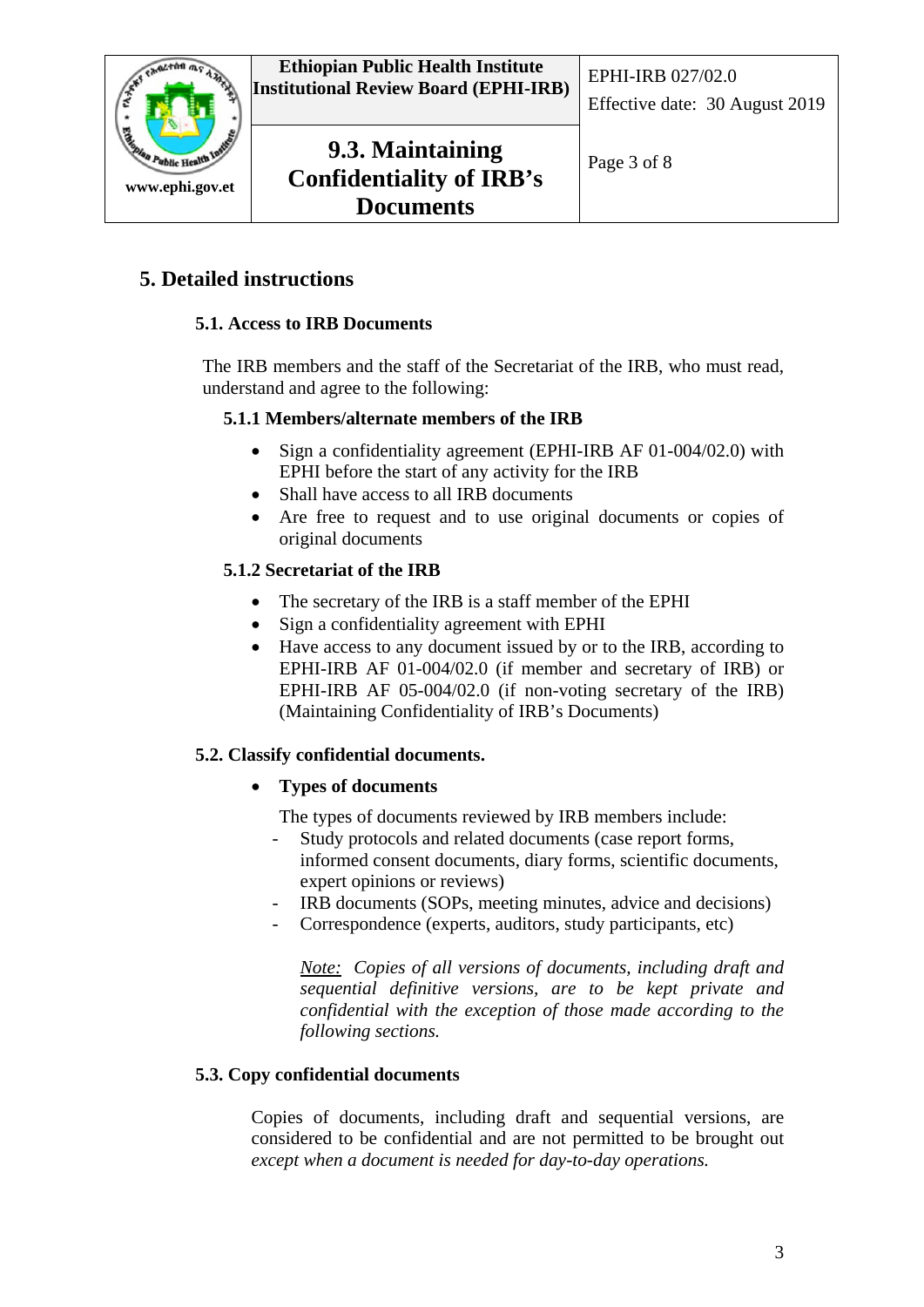

### **5.3.1 Copy Authorization**

- Only members of the IRB are allowed to ask for copies.
- Only staff members of the Secretariat of the IRB are allowed to make such copies
- The Secretary of the IRB may ask for help, but he is responsible for maintaining confidentiality of all documents

#### **5.3.2 Log of Copies**

- A Log of Copies (see Annex 1: EPHI-IRB AF 01-027/02.0) must be kept by the Secretariat
- The log should include: the name and signature of the individual receiving the copy; the initial of the IRB Secretary who made the copy; the number of copies made and the date that the copies were made

#### **5.3.3 Copies requested by non-members of the IRB**

- Copies of IRB's documents **requested** in written (request format as per Annex 3: EPHI-IRB AF 03-027/02.0) by nonmembers of the IRB can only be given after the permission from the Chairperson of the IRB and the person requesting for the document signs a confidentiality agreement form (EPHI-IRB AF 04-004/02.0)
- Copies made for non-members of the IRB must be recorded in both the Log of Requests for Copies of IRB's documents (EPHI-IRB AF 01-027/02.0) and the log of Copies of the Original Documents (EPHI-IRB AF 02-027/02.0)

#### **5.4 File Log of Copies.**

- The Log of Copies of Original Documents must be stored with the original documents.
- The Log of Copies of Original Documents is *not* a confidential document and can be reviewed upon request.
- A Log of Copies of Original Documents must be maintained.

### **6. Glossary**

| Document | Documents mean the followings:                           |
|----------|----------------------------------------------------------|
|          | - Study Protocols and related documents (such as case    |
|          | report forms, informed consents, diary forms, scientific |
|          | documents, reports, records, expert opinions or reviews) |
|          | - IRB documents (SOPs, meeting minutes, advice and       |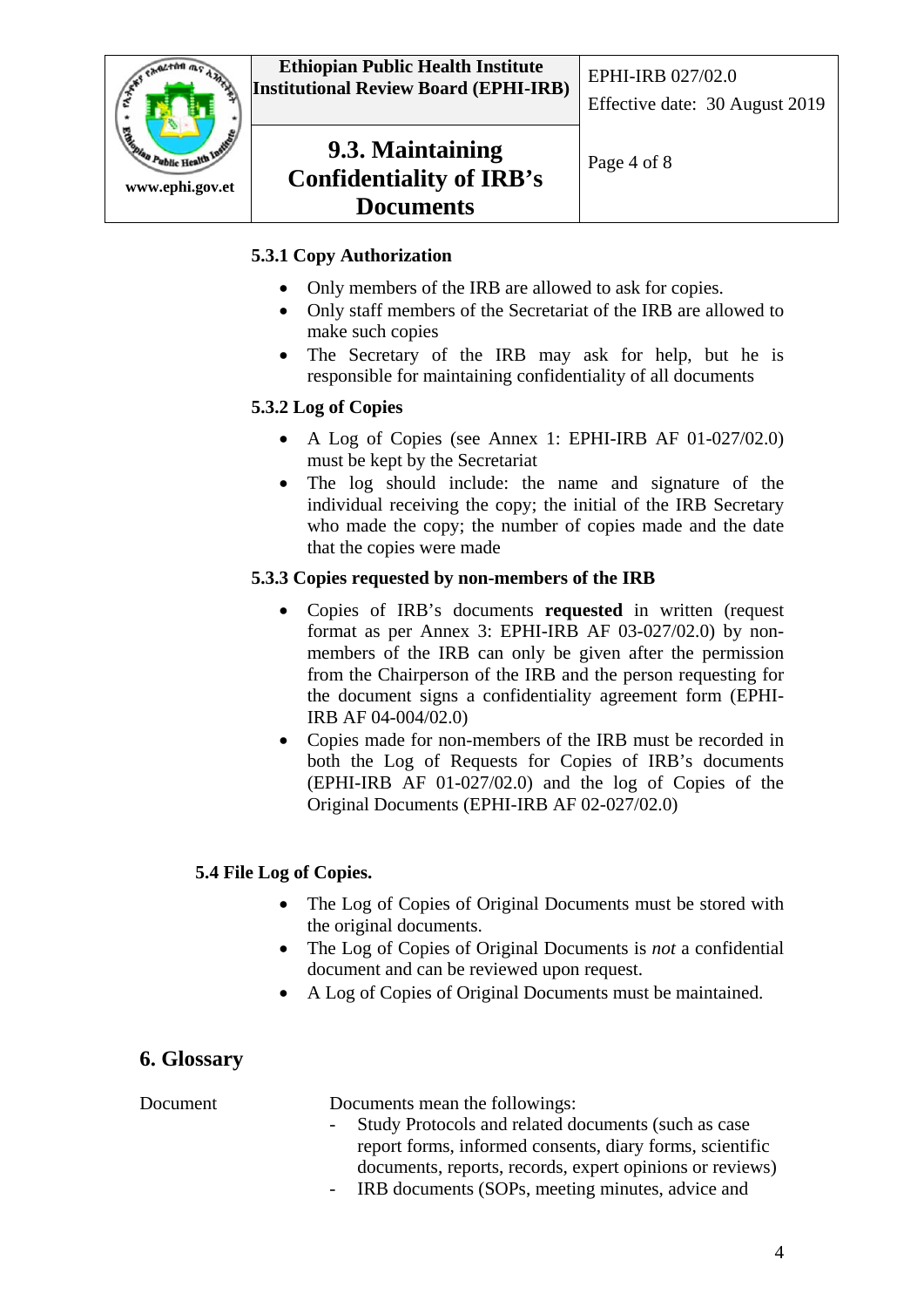

decisions)

- Correspondence (experts, auditors, study participants, etc.) of any forms, such as printed or written papers, hard copies, electronic mails (e-mail), faxes, audio or video tapes, etc.

Non-members of the Any relevant person/persons who presently is/are not a IRB member of the IRB such as authorities, monitors, reviewers, auditors, subjects, etc.

## **7. References**

- 1. World Health Organization, Standards and Operational Guidance for Ethics Review of Health-Related Research with Human Participant, 2011.
- 2. International Council for Harmonization of Technical Requirements for Pharmaceuticals for Human Use Guidance for Good Clinical Practice (ICH GCP) E6(R2), 2016.
- 3. Associated SOPs : EPHI-IRB SOP/004/02.0

### **8. Annex**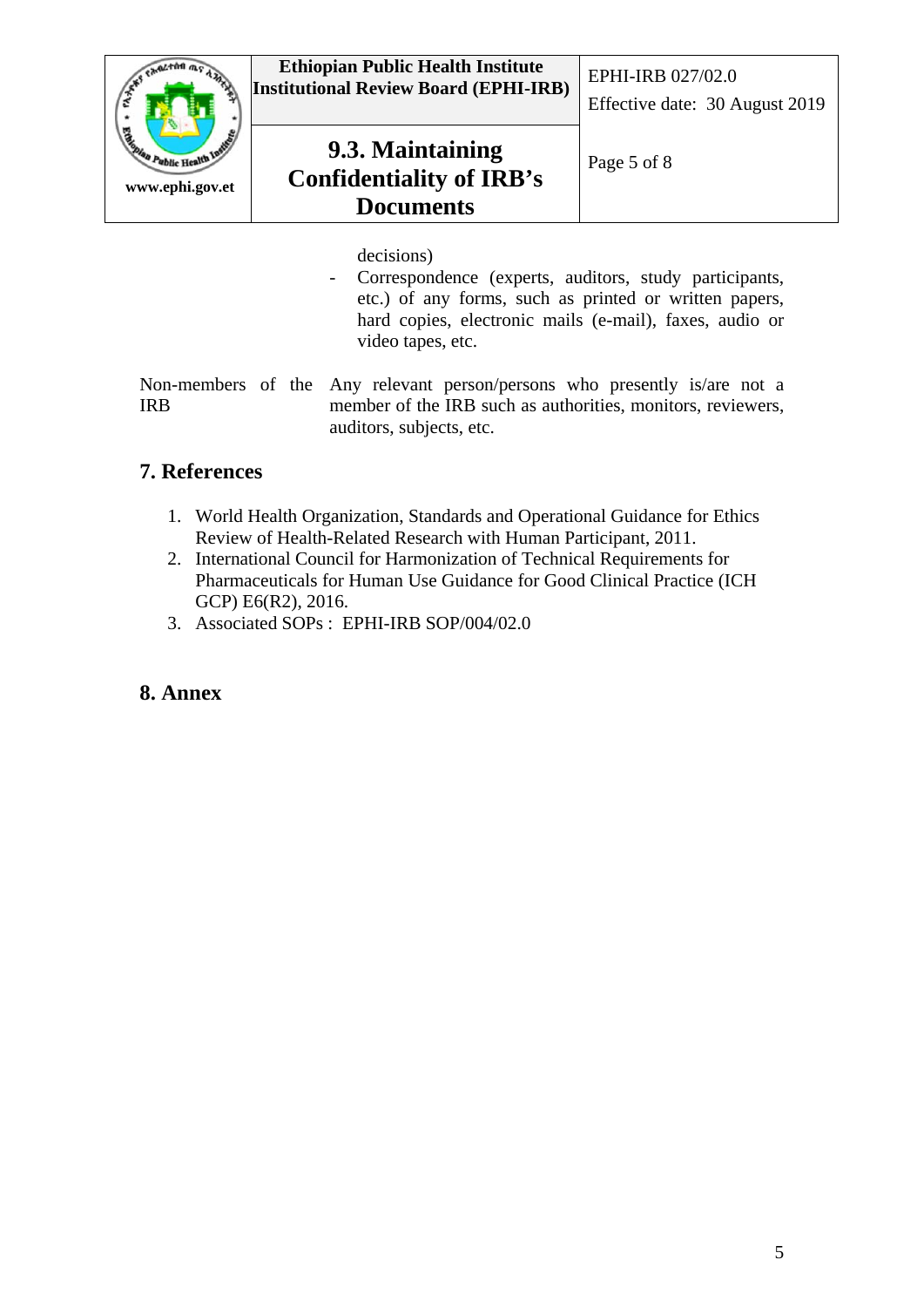

Annex 1: Log of Requests for Copies of IRB's Documents EPHI-IRB AF 01-027/02.0

| $\#$ | <b>Documents</b><br>requested | # of<br>Copies | <b>Name of Recipient</b> | Signature of<br>Recipient | <b>Secretariat</b><br><b>Initials</b> | <b>Date</b> |
|------|-------------------------------|----------------|--------------------------|---------------------------|---------------------------------------|-------------|
|      |                               |                |                          |                           |                                       |             |
|      |                               |                |                          |                           |                                       |             |
|      |                               |                |                          |                           |                                       |             |
|      |                               |                |                          |                           |                                       |             |
|      |                               |                |                          |                           |                                       |             |
|      |                               |                |                          |                           |                                       |             |
|      |                               |                |                          |                           |                                       |             |
|      |                               |                |                          |                           |                                       |             |
|      |                               |                |                          |                           |                                       |             |
|      |                               |                |                          |                           |                                       |             |
|      |                               |                |                          |                           |                                       |             |
|      |                               |                |                          |                           |                                       |             |
|      |                               |                |                          |                           |                                       |             |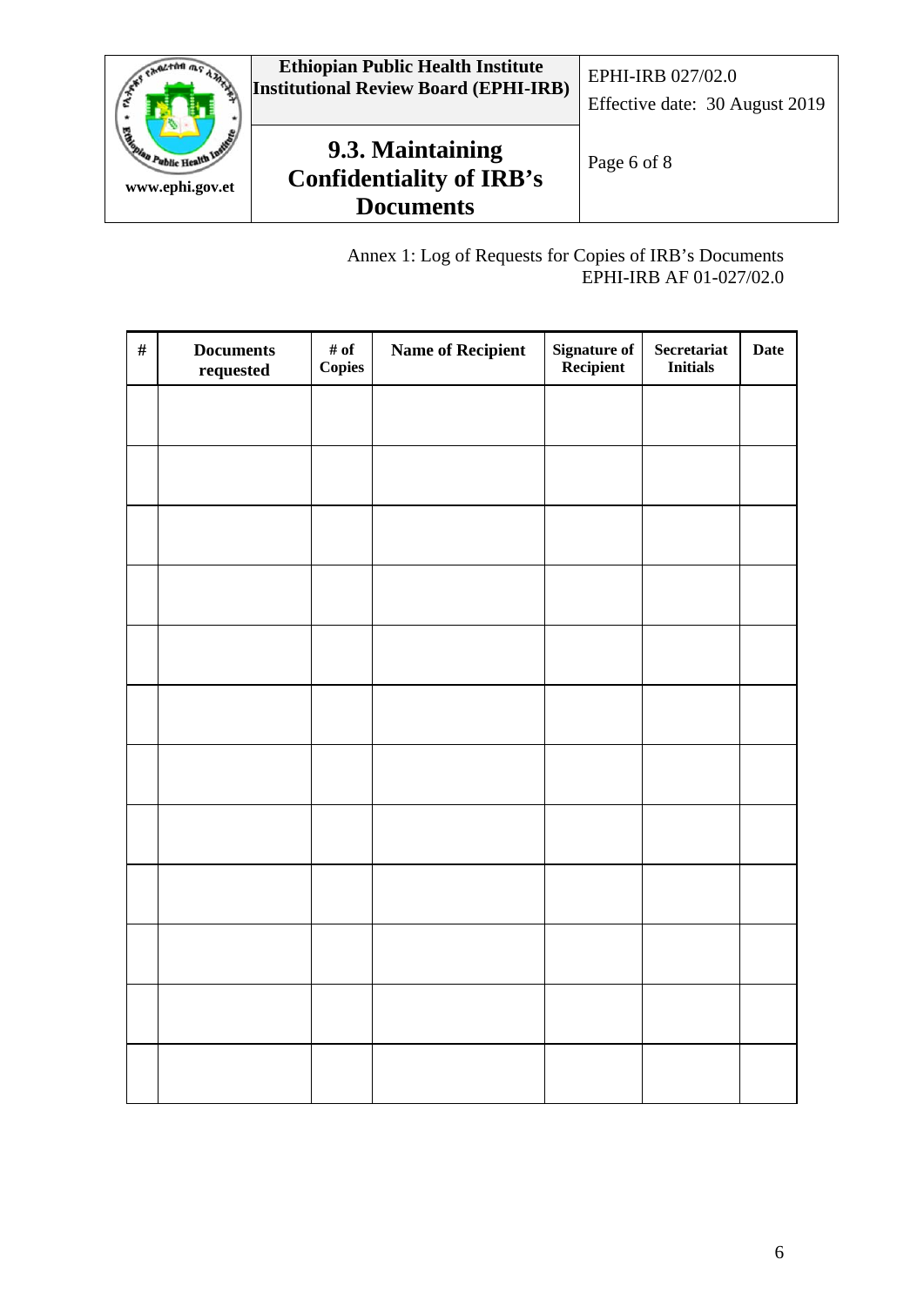

Annex 2: Log of Copies of Original Documents EPHI-IRB AF 02-027/02.0

Title of the Document: ……………………………………………………………….

…………………………………………………………………………………………..

| $\#$ | <b>Name of Recipient</b> | # of<br><b>Copies</b> | <b>Reasons of the Request</b> | <b>Signature of</b><br>Recipient | Secretariat<br><b>Initials</b> | <b>Date</b> |
|------|--------------------------|-----------------------|-------------------------------|----------------------------------|--------------------------------|-------------|
|      |                          |                       |                               |                                  |                                |             |
|      |                          |                       |                               |                                  |                                |             |
|      |                          |                       |                               |                                  |                                |             |
|      |                          |                       |                               |                                  |                                |             |
|      |                          |                       |                               |                                  |                                |             |
|      |                          |                       |                               |                                  |                                |             |
|      |                          |                       |                               |                                  |                                |             |
|      |                          |                       |                               |                                  |                                |             |
|      |                          |                       |                               |                                  |                                |             |
|      |                          |                       |                               |                                  |                                |             |
|      |                          |                       |                               |                                  |                                |             |

*Note*: *This log should be attached to the original documents.*